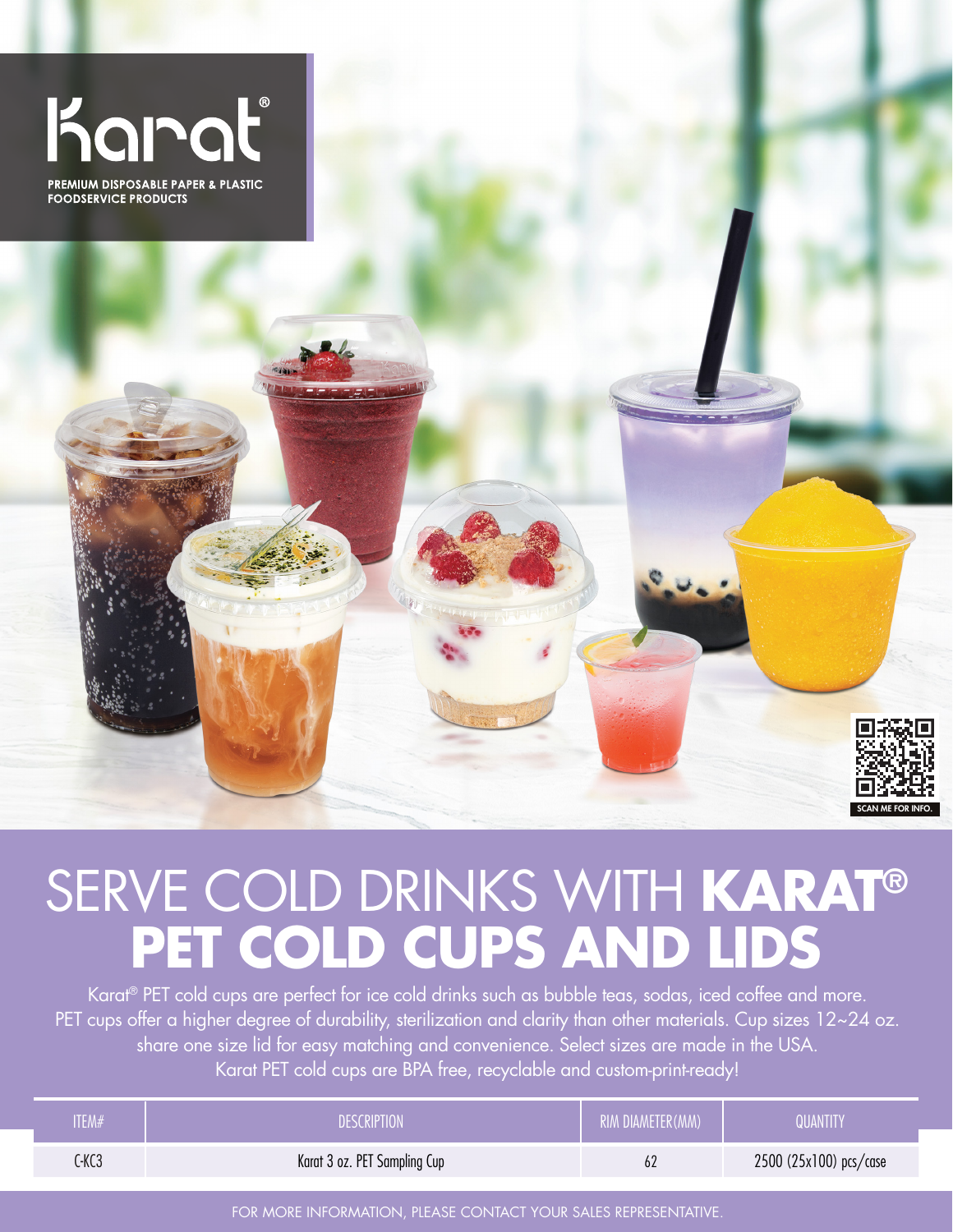| ITEM#                              | <b>DESCRIPTION</b>                                                             | RIM DIAMETER(MM) | <b>QUANTITY</b>       |
|------------------------------------|--------------------------------------------------------------------------------|------------------|-----------------------|
| $C-KC7$                            | Karat 7 oz. PET Cold Cup                                                       | 74               | 1000 (20x50) pcs/case |
| C-KC8                              | Karat 8 oz. PET Cold Cup                                                       | 78               | 1000 (20x50) pcs/case |
| C-KC9                              | Karat 9 oz. PET Cold Cup                                                       | 92               | 1000 (20x50) pcs/case |
| CKC10                              | Karat 10 oz. PET Cold Cup                                                      | 78               | 1000 (20x50) pcs/case |
| $C-KC12-S$                         | Karat 12 oz. PET Cold Cup                                                      | 92               | 1000 (20x50) pcs/case |
| CKC12                              | Karat 12 oz. PET Cold Cup                                                      | 98               | 1000 (20x50) pcs/case |
| CKC16                              | Karat 16 oz. PET Cold Cup                                                      | 98               | 1000 (20x50) pcs/case |
| C-KC20                             | Karat 20 oz. PET Cold Cup                                                      | 98               | 1000 (20x50) pcs/case |
| CKC24                              | Karat 24 oz. PET Cold Cup                                                      | 98               | 600 (12x50) pcs/case  |
| $C-KC32$                           | Karat 32 oz. PET Cold Cup                                                      | 107              | 300 (12x25) pcs/case  |
| <b>√COMING SOON!</b><br>$C-KC12-U$ | Karat 12 oz. PET Cold Cup, U-Shape                                             | 98               | 1000 (20x50) pcs/case |
| oming soon!<br>C-KC16-U            | Karat 16 oz. PET Cold Cup, U-Shape                                             | 98               | 1000 (20x50) pcs/case |
| <b>VCOMING SOON!</b><br>C-KC20-U   | Karat 20 oz. PET Cold Cup, U-Shape                                             | 98               | 1000 (20x50) pcs/case |
| C-KC24-U∽<br>C-KC24-U              | Karat 24 oz. PET Cold Cup, U-Shape                                             | 98               | 600 (12x50) pcs/case  |
| C-KD5                              | Karat 5 oz. PET Dessert Cup                                                    | 92               | 1000 (20x50) pcs/case |
| C-KD8                              | Karat 8 oz. PET Dessert Cup                                                    | 92               | 1000 (20x50) pcs/case |
| C-KD12                             | Karat 12 oz. PET Dessert Cup                                                   | 98               | 1000 (20x50) pcs/case |
| C-KC107TS-SH                       | Karat PET Strawless Sipper Lid for 32 oz. PET Cold cup                         | 107              | 1000 (20x50) pcs/case |
| C-KC626TS                          | Karat PET Flat Lid for 12-24 oz. PET Cold Cup                                  | 98               | 1000 (20x50) pcs/case |
| C-KC626TS-NH                       | Karat PET Flat Lid for 12-24 oz. PET Cold Cup, without hole                    | 98               | 1000 (20x50) pcs/case |
| C-KC626TS-SH                       | Karat PET Strawless Sipper Lid for 12-24 oz. PET Cold cup                      | 98               | 1000 (20x50) pcs/case |
| C-KC78TS                           | Karat PET Flat Lid for 8 & 10 oz. PET Cold Cup                                 | 78               | 1000 (20x50) pcs/case |
| C-KC78TS-NH                        | Karat PET Flat Lid for 8 & 10 oz. PET Cold Cup, without hole                   | 78               | 1000 (20x50) pcs/case |
| C-KC107TS                          | Karat PET Flat Lid for 32 oz. PET Cold Cup                                     | 107              | 500 (10x50) pcs/case  |
| C-H662TS-A                         | Karat PET Flat Lid for 9, 12 oz. PET Cup & 8 oz. Dessert PET Cup               | 92               | 1000 (20x50) pcs/case |
| C-H662TS-A-NH                      | Karat PET Flat Lid for 9, 12 oz. PET Cup & 8 oz. Dessert PET Cup, without hole | 92               | 1000 (20x50) pcs/case |
| C-KDL78                            | Karat PET Dome Lid for 8 & 10 oz. PET Cold Cup                                 | 78               | 1000 (20x50) pcs/case |
| C-KDL78-NH                         | Karat PET Dome Lid for 8 & 10 oz. PET Cold Cup, without hole                   | 78               | 1000 (20x50) pcs/case |
| C-KDL626                           | Karat PET Dome Lid for 12-24 oz. PET Cold Cup                                  | 98               | 1000 (20x50) pcs/case |
| C-KDL626-HH                        | Karat PET Dome Lid for 12-24 oz. PET Cold cup, half moon flip                  | 98               | 1000 (20x50) pcs/case |
| C-KDL626-NH                        | Karat PET Dome Lid for 12-24 oz. PET Cold Cup, without hole                    | 98               | 1000 (20x50) pcs/case |
| C-KDL626-WH                        | Karat PET Dome Lid for 12-24 oz. PET Cold Cup, wide opening                    | 98               | 1000 (20x50) pcs/case |